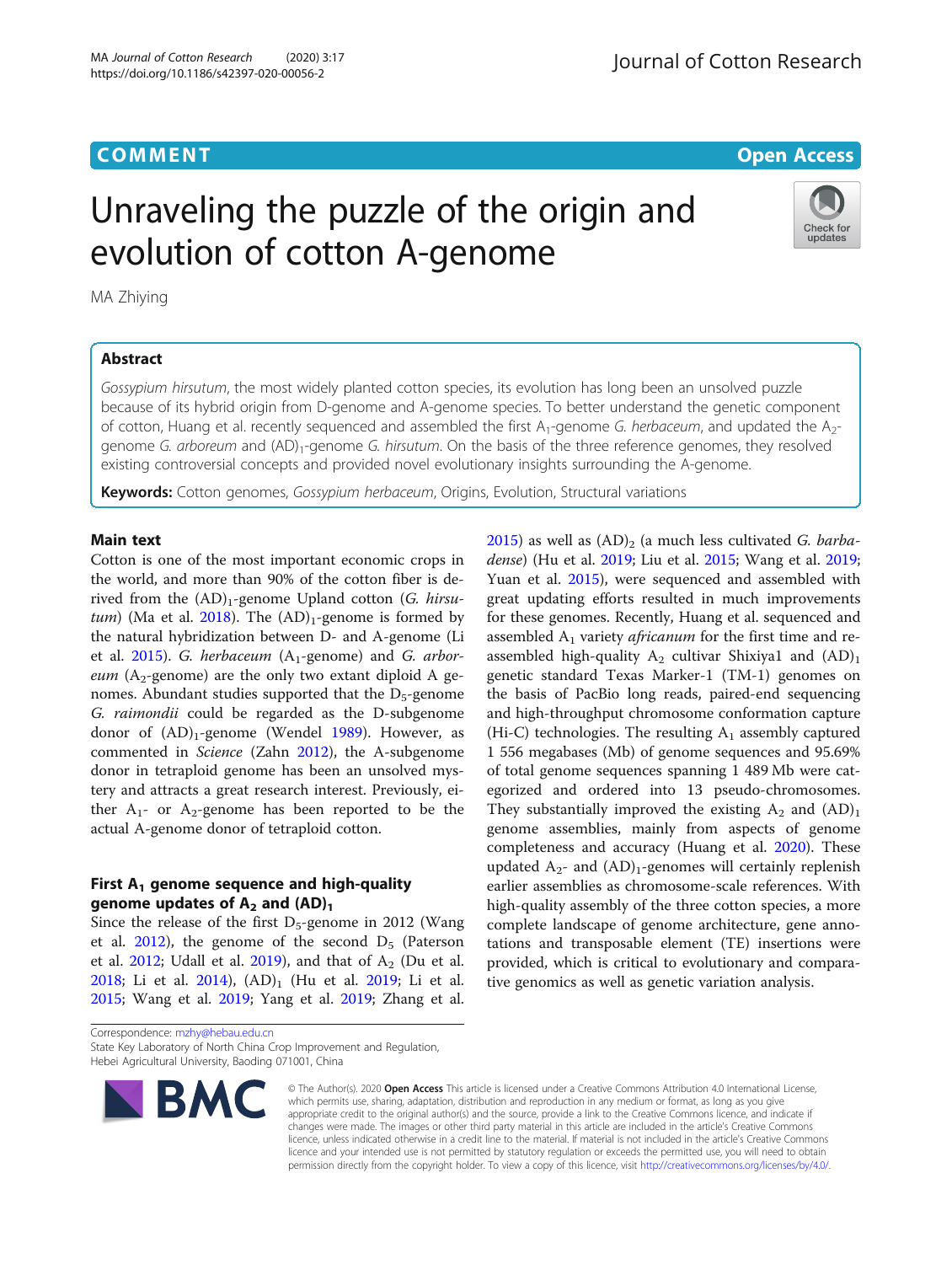# <span id="page-1-0"></span>Origin of allotetraploid cotton and two diploid Agenomes

On the basis of multiple evidences, such as molecular tree, whole-genome phylogenetic relationships and population analysis, the authors propose that all existing A-genomes may have originated from a common ancestor, referred to here as  $A_0$  (Huang et al. 2020). The ancient and extinct  $A_0$  lineage is likely the ancestral form of one of the original species parents of  $(AD)$ <sub>1</sub> rather than the extant  $A_1$  and  $A_2$  lineages. Relatively,  $A_0$  was more phylogenetically related to the present  $A_1$  than  $A_2$ . Hybridization of this  $A_0$  genome with a  $D_5$  species eventually produced the current allotetraploid cotton at  $\sim$  1.6 million years ago (MYA), which preceded the speciation of current  $A_1$  and  $A_2$  at ~ 0.7 MYA. This genome-based analysis will likely close down the  $A_1$  versus  $A_2$  argument, especially if archaeological data is digged up someday to pinpoint out the existence of the currentlyextinct  $A_0$  genome. Since the publication of these new findings, our knowledge of cotton genome evolution will have to be revised and updated.

# Developing novel methods to detect genome expansion and evolution

The authors suggest that cotton genome evolution is characterized by bursts of transposable element (TE) activity. The two A-genomes and the A-subgenome of  $(AD)$ <sub>1</sub> experienced expansion in genome size that was highly correlated with TE bursts. As much as  $72.57\%$  of the  $A_1$ genome and 73.62% of the  $A_2$ -genome were composed of LTR-type TEs. By using fragmented coding sequences of LTR-type TEs, they developed a novel method, named Gaussian probability density function (GPDF) analysis, to overcome a major pitfall related to traditional method that relied on the presence of both ends of full-length LTRs, such that more recently inserted LTRs are likely overrepresented. They suggested that several long-terminalrepeat bursts which occurred from 5.7 MYA to less than 0.61 MYA contributed compellingly to A-genome size expansion, speciation and evolution.

# Characterization of structural variations related to cotton fiber development

The authors characterized structural variations (SVs) in cotton genomes using comparative genomic analysis, which provided dozens of putative candidate genes to investigate phenotypic differences among the three cotton species. Abundant species-specific SVs in genic regions changed the expression of many important genes, some of which were found to alter expression intensities of genes involved in fatty acid biosynthesis, leading probably to spinnable fiber improvement in  $(AD)$ <sub>1</sub> compared with  $A_1$  or  $A_2$ , as confirmed by several transgenic cotton lines that overexpressed KCS6 gene.

In conclusion, Huang and colleagues assembled three high-quality cotton reference genomes, and performed systematic and comprehensive genome analysis, especially for cotton A-genomes, which represents a major step toward understanding the evolution of the cotton A genome. They not only have provided the scientific community with valuable genomic and genetic resources to facilitate genetic evolution, comparative genomic analysis, but also will accelerate the process of cotton genetic improvement with advanced methodology and new varieties.

#### Acknowledgements

We thank editorial board for inviting us to write comments on this interesting work and thank them for their suggestions in the manuscript revision.

#### Author's contributions

Ma ZY wrote the manuscript. The author(s) read and approved the final manuscript.

# Funding

No Funding.

#### Availability of data and materials

No other data related to this study is available at this time.

# Ethics approval and consent to participate

Not applicable.

## Consent for publication

Not applicable.

## Competing interests

The author declares no competing interests.

# Received: 28 April 2020 Accepted: 11 May 2020 Published online: 02 June 2020

#### References

- Du X, Huang G, He S, et al. Resequencing of 243 diploid cotton accessions based on an updated A genome identifies the genetic basis of key agronomic traits. Nat Genet. 2018;50:796–802. <https://doi.org/10.1038/s41588-018-0116-x>.
- Hu Y, Chen J, Fang L, et al. Gossypium barbadense and Gossypium hirsutum genomes provide insights into the origin and evolution of allotetraploid cotton. Nat Genet. 2019;51:739–48. <https://doi.org/10.1038/s41588-019-0371-5>.
- Huang G, Wu Z, Percy RG, et al. Genome sequence of Gossypium herbaceum, and genome update of G. arboreum and G. hirsutum provide insights into cotton A-genome evolution. Nat Genet. 2020;52:516–24. [https://doi.org/10.1038/](https://doi.org/10.1038/s41588-020-0607-4) [s41588-020-0607-4.](https://doi.org/10.1038/s41588-020-0607-4)
- Li F, Fan G, Lu C, et al. Genome sequence of cultivated upland cotton (Gossypium hirsutum TM-1) provides insights into genome evolution. Nat Biotechnol. 2015;33:524–30. <https://doi.org/10.1038/nbt.3208>.
- Li F, Fan G, Wang K, et al. Genome sequence of the cultivated cotton Gossypium arboreum. Nat Genet. 2014;46:567–72. [https://doi.org/10.1038/ng.2987.](https://doi.org/10.1038/ng.2987)
- Liu X, Zhao B, Zheng H, et al. Gossypium barbadense genome sequence provides insight into the evolution of extra-long staple fiber and specialized metabolites. Sci Rep. 2015;5:14139. [https://doi.org/10.1038/srep14139.](https://doi.org/10.1038/srep14139)
- Ma Z, He S, Wang X, et al. Resequencing a core collection of upland cotton identifies genomic variation and loci influencing fiber quality and yield. Nat Genet. 2018;50:803–13. <https://doi.org/10.1038/s41588-018-0119-7>.
- Paterson AH, Wendel JF, Gundlach H, et al. Repeated polyploidization of Gossypium genomes and the evolution of spinnable cotton fibres. Nature. 2012;492:423–7. <https://doi.org/10.1038/nature11798>.
- Udall JA, Long E, Hanson C, et al. De Novo genome sequence assemblies of Gossypium raimondii and Gossypium turneri. G3. 2019;9:3079–85. [https://doi.](https://doi.org/10.1534/g3.119.400392) [org/10.1534/g3.119.400392](https://doi.org/10.1534/g3.119.400392).